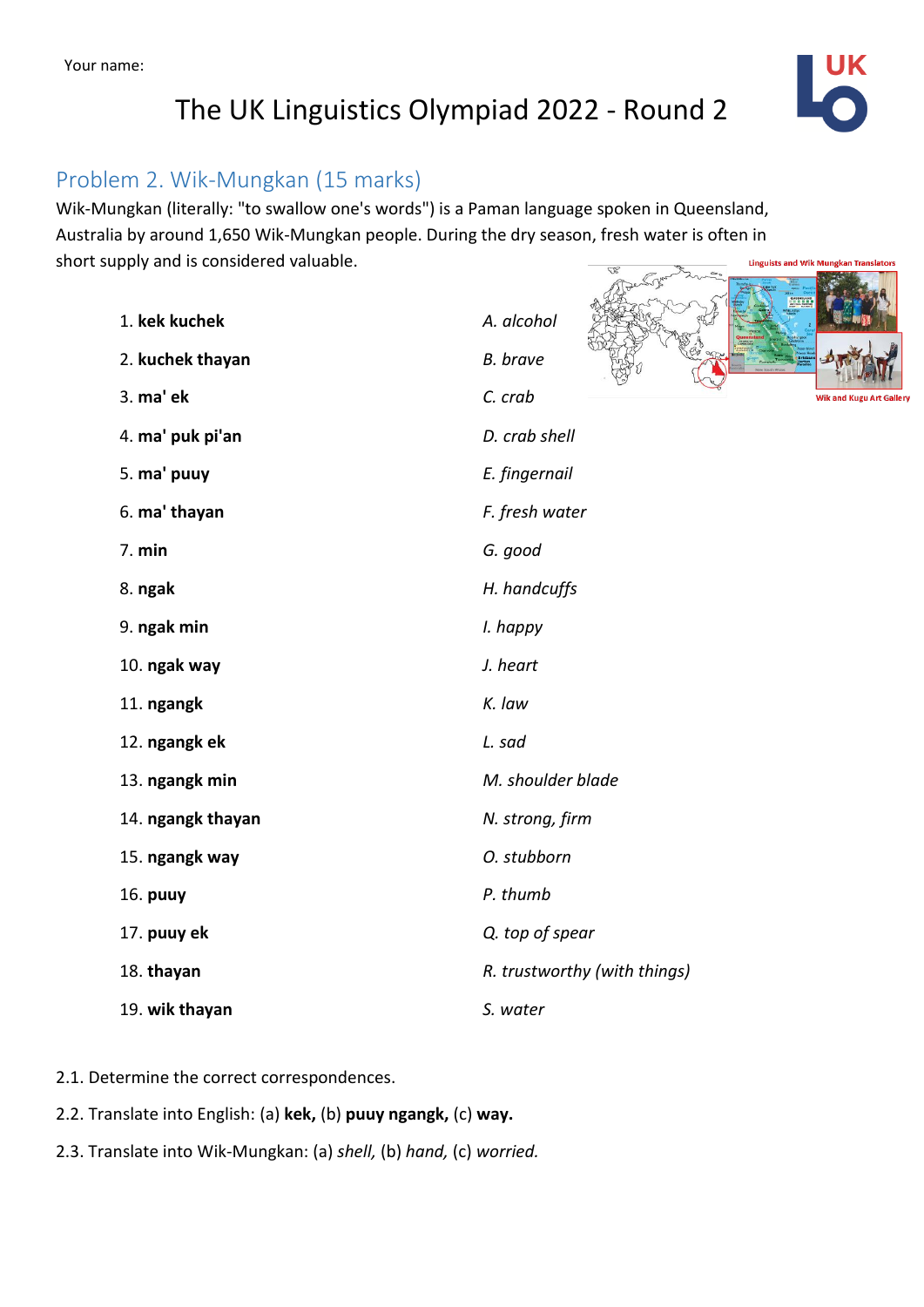# The UK Linguistics Olympiad 2022 - Round 2



### Solution and marking.

Scoring: (max 33)

#### 2.1: Max 19 - 1 point each

2.2: Max 6 - 2 points per correct answer. In (b), award 1 point for crab's innards, middle of the crab etc.

2.3: Max 8 – 2 points for (a) and (b); 4 points for (c). In (c), award 2 points for **way kuchek**.

| Q <sub>2.1</sub> | 1Q        | 6R             |                                  | 11 <sub>J</sub>        |                | 16 C            |
|------------------|-----------|----------------|----------------------------------|------------------------|----------------|-----------------|
|                  | 20        | 7 <sub>G</sub> |                                  | 12 M                   |                | 17 <sub>D</sub> |
|                  | 3E<br>8 S |                |                                  | 13 <sub>1</sub><br>14B |                | 18 N            |
|                  | 4 P       | 9F<br>10 A     |                                  |                        |                | 19K             |
|                  | 5H        |                |                                  | 15L                    |                |                 |
| Q <sub>2.2</sub> | (a) spear |                | (b) crab heart                   |                        | $(c)$ bad      |                 |
|                  |           |                | [Accept heart of the crab, etc.] |                        |                |                 |
| Q <sub>2.3</sub> | $(a)$ ek  |                | $(b)$ ma'                        |                        | (c) kuchek way |                 |
|                  |           |                |                                  |                        |                |                 |